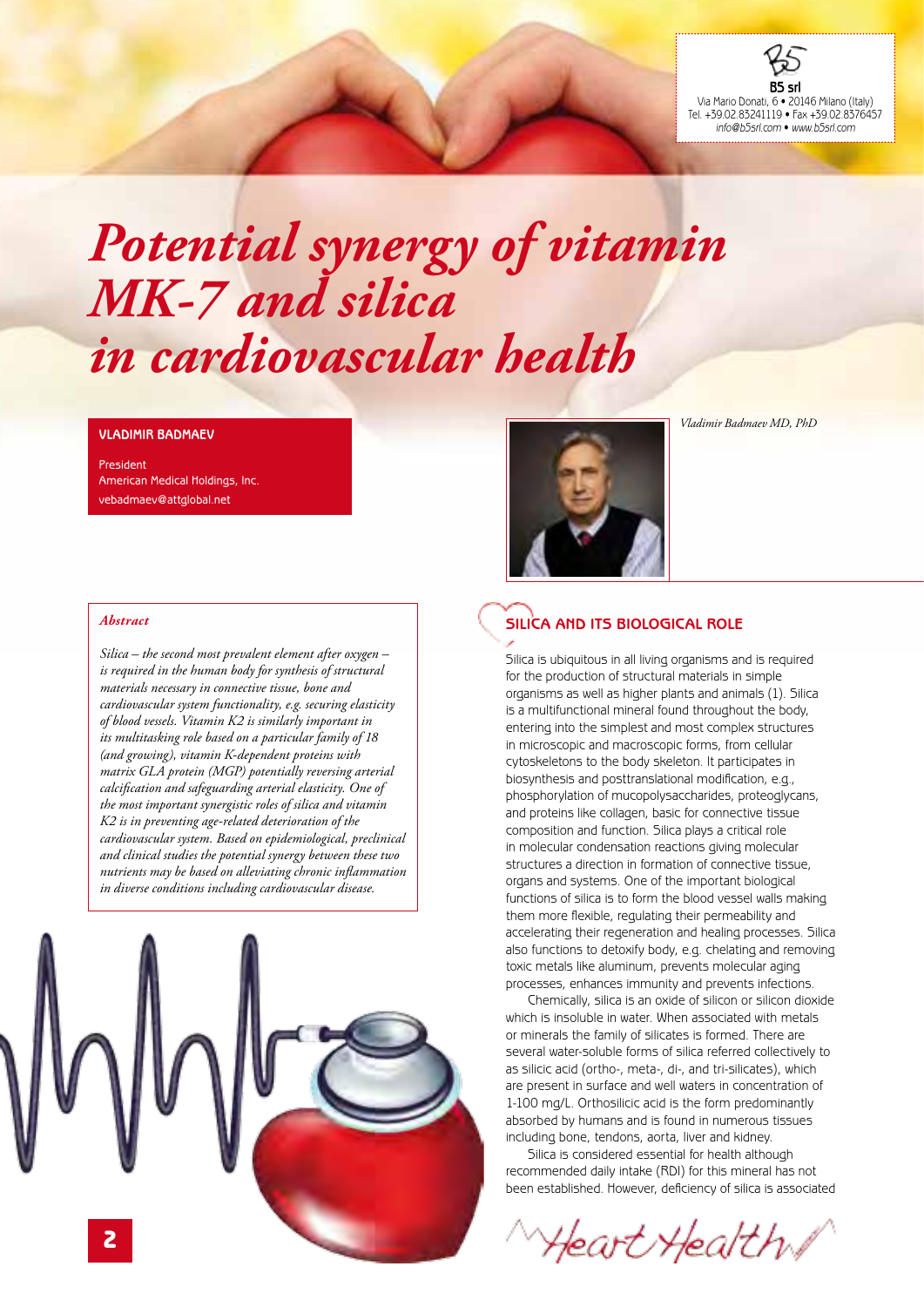with skeletal deformities in the skull and peripheral bones (e.g. vertebrae and femoral bones), poorly formed joints, and reduced contents of cartilage and collagen. In addition, while silica is rich in the normal human aorta its levels decrease with age and such decline is often associated with the development of atherosclerosis. The toxicological studies indicate a No Observed Adverse Effects Level (NOAEL) of 50,000 ppm (mg/L) for dietary silica (1).

## **Cardiovascular role of silica**

The science on silica in maintaining overall health, healthy bones, cartilage, connective tissue and healthy cardiovascular function is relatively new and stems from traditional sources, epidemiological studies and preclinical studies. Traditional and historical use of grains like millet produced folk stories and adages highlighting health benefits of, what we know now, were foods rich in silica. For example, glowing and youthful skin, strong and shiny hair and healthy nails were credited in folklore wisdom to consumption of millet. Nutritional analysis has found that the husk of millet contains up to 5% of silica in form of silicic acid, which builds and supports the-all important connective tissue (Figure 1). Silica plays a key role in optimal connective tissue formation, especially needed for skin and bone health (2-4). An important evidence for this association has been provided in epidemiological studies showing relationships between dietary silica intakes and bone mineral density in the US (5) and UK cohorts (6). Because of the biological significance of silica in the body, much of the scientific research has been focused on its potential role in cardiovascular system function. The preclinical studies of silica indicate its growing importance in cardiovascular health, i.e. in preserving vascular elasticity, normalizing elevated blood pressure, improving blood lipids and blood rheology or blood composition for its efficient flow and nutrient delivery. The 8-week supplementation of silica to spontaneously hypertensive rats lowered significantly systolic blood pressure as compared to animals receiving a control diet sans supplemental silica (7). In the follow-up *in vitro* study



- + Fat
- Polysaccharides
- + Carotenoids
- Vitamins (E, B1, B2, B6)
- Folic seid
- · Silica (in form of silicic acid)
- + Millet is gluten free



*Figure 1. Millet's individual ingredients.*

Heart Health

of rats, silica increased by 177% the magnesium uptake by aortic smooth muscle cells, as compared to cell cultures with no silica addition.

Magnesium helps to relax the smooth muscles in blood vessels, which allows them to dilate and accommodate efficient blood flow. Supplemental magnesium has been effective in people who have high blood pressure. Further, silica suppressed aortic cells' gene expression for angiotensin, a hormone that elevates blood pressure, as well as the growth factors related to inflammation and vascular remodeling which may distort blood vessel walls and impede blood flow; it also stimulated expression of peroxisome proliferatoractivated receptor-y (PPAR-y), a biological molecule with anti-inflammatory and blood pressure lowering effects. These combined experimental findings suggest that the antihypertensive mechanism of silica may depend on regulation of cardiovascular uptake of magnesium and the epigenetic regulation of the cardiovascular inflammation and hormonal play leading to vascular bed constriction and high blood pressure.

Further insight into the cardiovascular role of silica derives from the study of the effects of dietary silica on nitric oxide synthase (eNOS) and nitric oxide (NO) in regulation of blood vessels' elasticity and wall hemodynamic properties (8). The nitric oxide produced by blood vessel endothelial cells regulates the vascular play helping blood delivery to the tissues when it is produced in the physiological amounts. The experiments evaluated functional changes in the endothelial and smooth muscle cells in the aorta of rats supplemented with silica in drinking water for eight days. As a result of supplementation the endothelial cells from silica-treated animals were found to have reduced endothelial eNOS expression, were more responsive

to vascular relaxants like nitric oxide, and resulted in attenuated arterial smooth muscle cell response to nitric oxide. Silica supplementation

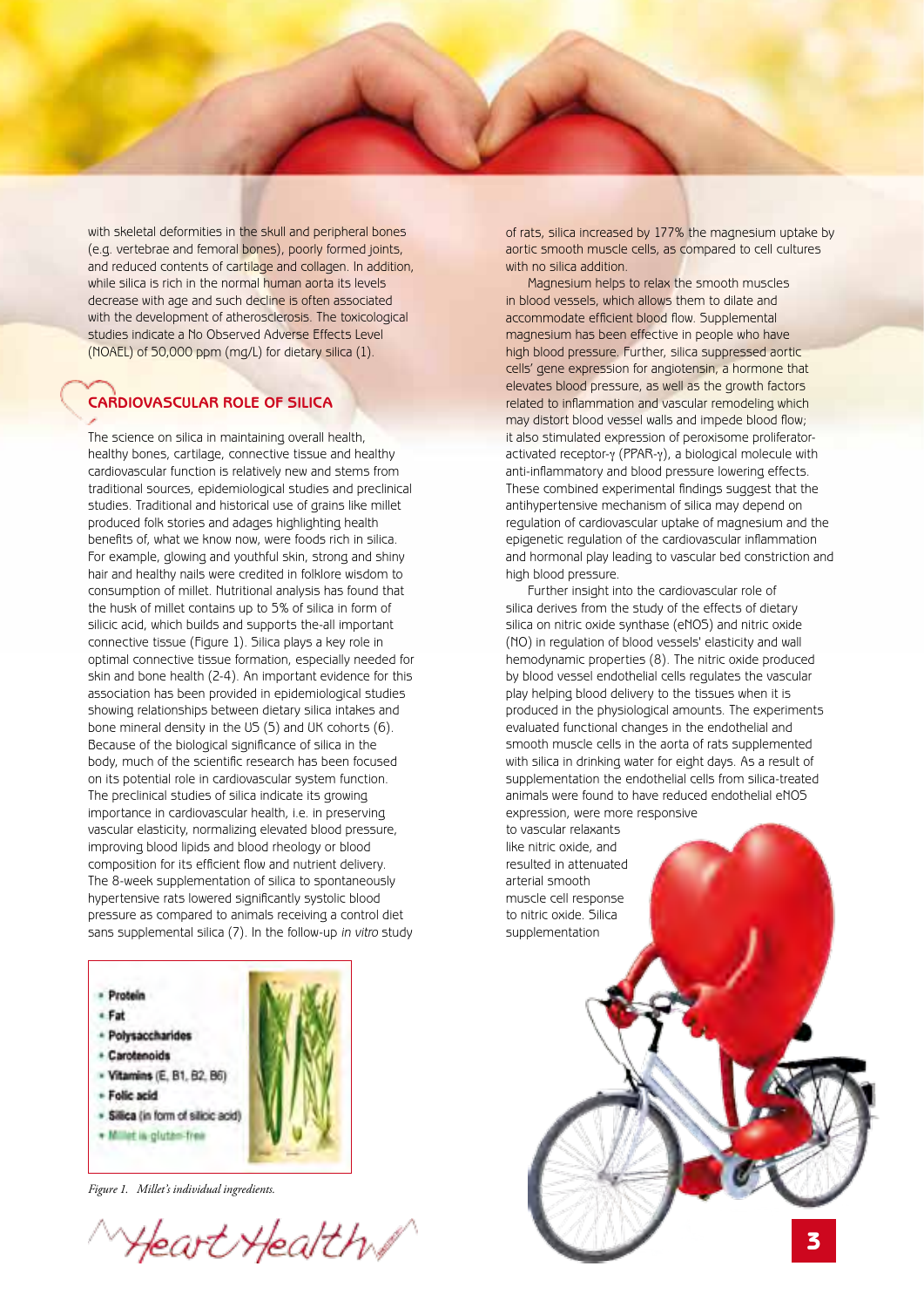reduced the NO-associated hyper-responsiveness of blood vessels and potentially reduced cardiovascular pathology in response to excessive cardiovascular action of NO.

The beneficial cardiovascular role of dietary silica can also be credited to its regulatory role of blood lipids. In one experiment 52 rabbits were submitted for two months to an arterial plaque (atherogenic)-promoting cholesterolrich diet with or without silica administered by intravenous injection (9). Out of the 26 rabbits receiving the cholesterol-rich diet alone, 23 developed arterial plaque lesions, and out of the 26 rabbits receiving the cholesterolrich diet with silica, only eight had arterial plaque lesions. The arachidonic acid, involved in lipid peroxidation, which is an additional cardiovascular risk factor to elevated blood cholesterol levels, decreased in the silicon-treated rabbits as compared to the group receiving the cholesterol-rich diet alone. The plasma levels of arachidonic acid are positively correlated with arterial injury and arterial plaque formation. It has also been postulated that supplemental silicon may stimulate endothelial production of heparan sulfate proteoglycans that inhibit the cardiovascular disease process, leading to thickening, stiffening and narrowing blood vessels (10).

Epidemiological studies indicate that regions that have food and water rich in silica enjoy populations that age in good health (11,12). One important parameter of health status with aging is cognitive decline which usually depends on cardiovascular health and factors preventing chronic inflammation and neurodegeneration. In a study conducted on a population 65 years or older residing in southern France, associations between exposure to aluminum or silica from drinking water and risk of cognitive decline, dementia, and Alzheimer's disease among elderly subjects was followed for 15 years (1988-2003). A total of 1,925 subjects who were free of dementia at baseline and had reliable water assessment data were analyzed. The cognitive decline with time was greater in subjects with a higher daily intake of aluminum from drinking water. Conversely, an increase of 10 mg/day in silica intake was associated with a reduced risk of dementia (11).

The objective of a similar design study was to



level of cognitive function in a population of 1,462 French women 75 years old and older who were taking part in the osteoporosis study and followed up for at least seven years for incidence of Alzheimer's disease (12). During follow-up, the diagnosis of dementia was made by a geriatrician and a neurologist. A multivariate analysis including potential confounding factors showed that women who developed Alzheimer's disease had lower intake of silica. This study concluded that silica in drinking water may reduce the risk of developing Alzheimer's disease in elderly women.

The discussed preclinical and epidemiological findings indicate combined effects of dietary silica in prevention of chronic inflammation in both the cardiovascular and central nervous systems which collectively may alleviate these degenerative conditions.

# **Biological role of vitamin K2**

In a similar way that silica has been re-discovered by science as a versatile mineral, vitamin K came from a relative obscurity as a single-function "homeostasis vitamin" to be re-discovered as a "multi-functional vitamin" and arguably the most fascinating of all vitamins (Shearer M.J., Schurgers L.J., Newman P.; DeGruyter, 2011) (Figure 2).



*Figure 2. Vitamin K-research: multitasking vitamin.*

The importance of menaquinone-7 (vitamin MK-7 or MK-7) as a multitasking vitamin has been clearly illuminated in the last five years, despite the fact that vitamin K has more than an 80-year-old history since its discovery. In 1929, at the Biochemical Institute of Copenhagen University, the experimental studies on chicks fed a very low-fat diet led to the discovery of the existence of Vitamin K, which denotes a fat-soluble vitamin that occurs in two biologically active forms, phylloquinone (vitamin K1) and menaquinone (vitamin K2). Vitamin K1 is produced by plants and algae, and vitamin K2 is predominantly of microbial origin and comprises a family of molecules distinguished from K1 by unsaturated side chains of isoprenoid units varying in length from 1 to 14

Heart Health /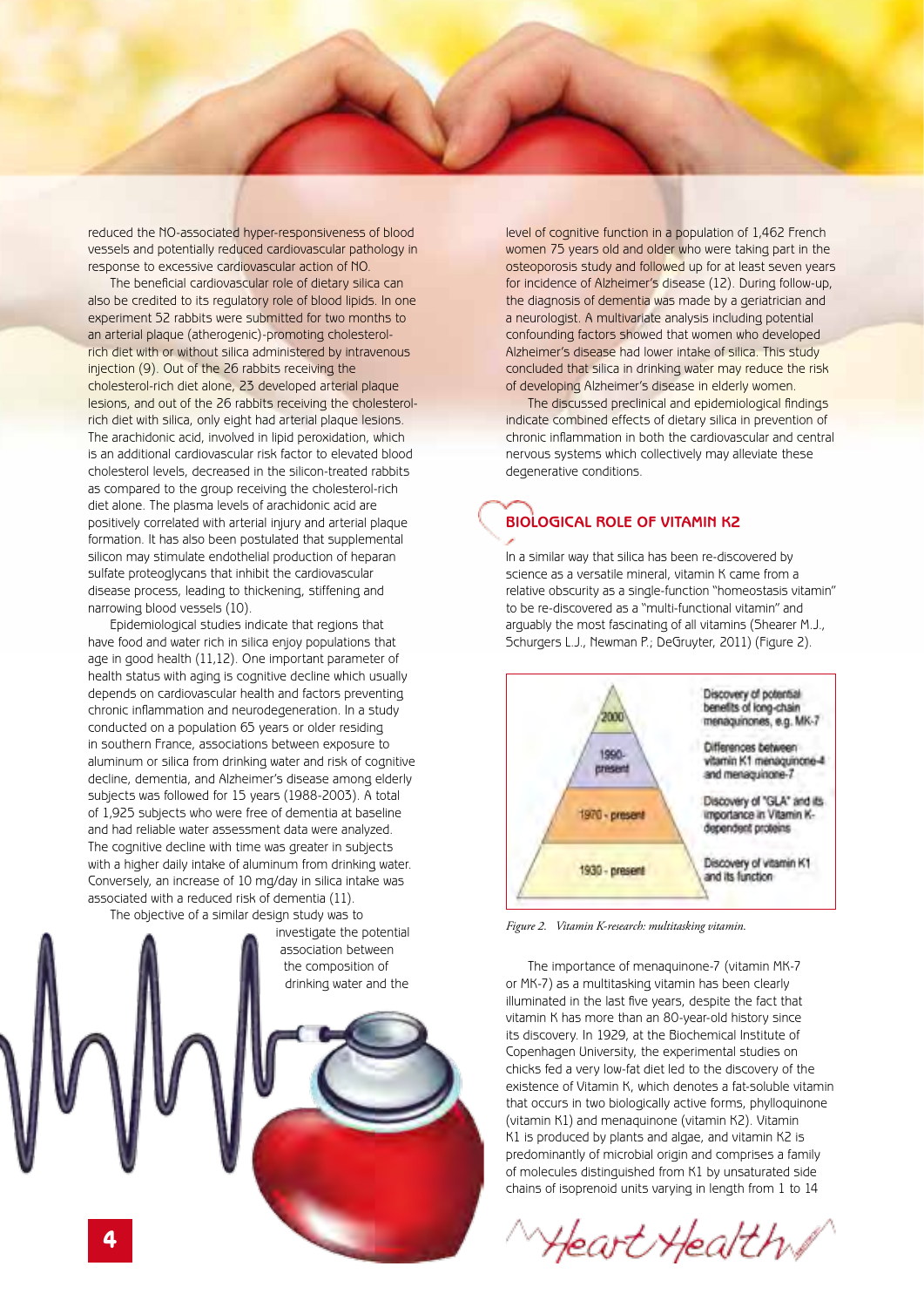repeats (hence, menaquinone-4 represents short chain, and menaquinone-7 long chain menaquinones etc.). The major dietary form of vitamin K has been considered to be K1, whose most abundant source is green and leafy vegetables. In contrast, K2 is found in animal products, meat, dairy, eggs and fermented food, e.g. cheese, yogurt and natto, as well as in the colon, where K2 is synthesized by the intestinal microflora.

Vitamin K is a coenzyme for glutamate carboxylase, the enzyme which converts (carboxylates) the inactive form of K-dependent proteins to its active forms, e.g. bone-building osteocalcin or matrix Gla protein (MGP) preventing arterial calcification. Vitamin K, especially K2, mediates the conversion of glutamate moiety on the respective proteins to gamma-carboxyglutamate (Gla). The gammacarboxylation of the Gla proteins is essential for the proteins to attract calcium and fulfill their biological roles; the under-carboxylated protein, e.g. unMGP, usually reflects a low nutritional status of vitamin K2.

The nutritional role of menaquinones and especially long-chain menaquinone-7 or MK-7 is increasingly recognized and distinguished from the biological role of vitamin K1 or phylloquinone as well as other menaquinones, e.g. short-chain MK-4. At this point 18 vitamin K-dependent proteins have been discovered playing critical roles in blood coagulation, muscle and skeletal health, cardiovascular health and metabolic health. Menaquinone-7, with the half-life in circulation significantly longer than that of vitamins K1 and MK-4, plays an important role as a co-substrate to activate K-dependent proteins. Menaquinones, especially MK-7, play a particularly important role in cardiovascular health since menaquinones have been shown to be a ligand for the specialized receptor in the body, steroid xenobiotic receptor (SXR), which stimulates synthesis of matrix Gla protein or MGP. As previously mentioned, MGP belongs to the family of vitamin K-dependent proteins that prevent calcification in the body and especially calcification in the arterial walls. As a clear example, MGP knockout mice that cannot produce MGP die within eight weeks of birth from ruptures of the large blood vessels due to massive vascular calcification (13).

# **Vitamin K2 in cardiovascular health**

The nutritional status of vitamin K on cardiovascular disease was evaluated in the Rotterdam study (Figure 3) (14). The study enrolled 16,057 perimenopausal and postmenopausal women, 49 to 70 years old, free of cardiovascular disease at the baseline. After 10 years follow-up, there were 480 cases with diagnosed coronary heart disease. The mean intake of vitamin K1 and K2 in

Heart Health /



*Figure 3. The Rotterdam Study: Importance of vitamin K2.*

this studied population was 211.7 mg and 29.1 mg per day, respectively. After adjustment for traditional risk factors and dietary factors, the study showed a drop in risk of developing coronary heart disease per each 10 mg of vitamin K2 intake. This association was mainly due to intake of long-chain menaquinones, particularly menaquinone-7. The dietary intake of vitamin K1, on the other hand, was not significantly related to prevention of cardiovascular disease.

Vitamin K is critical for efficient metabolism of calcium in the body. Calcium is crucial for the maintenance of a strong skeletal system and teeth but also for nerve transmission, blood clotting, vascular tone, blood pressure, muscle contraction, enzyme activation, and

hormone regulation. Sufficient dietary calcium may lower the risk of colorectal cancer and lower risk of cardiovascular disease due to lowering blood lipids and when taken in moderation it has a tendency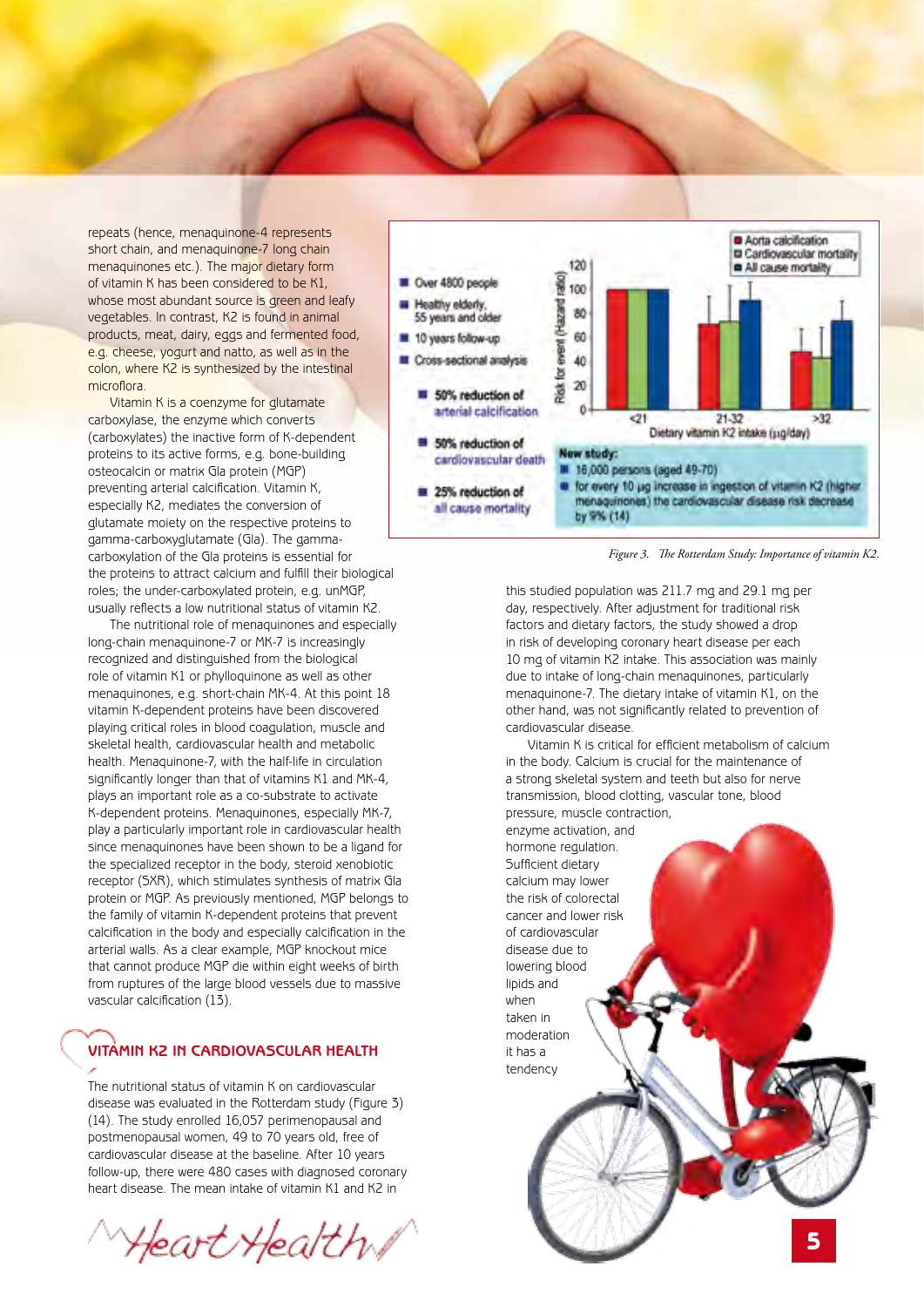to lower blood pressure. Calcium supplements, with or without vitamin D, have been widely used for the prevention and treatment of osteoporosis and general health support of an aging population. However, when nutritional vitamin K intake is low, the K-dependent proteins (like previously discussed MGP) is unavailable in its active carboxylated form and uncontrolled mineralization of calcium in arterial walls has been shown to contribute to cardiovascular disease.

The paradox of calcium as both hero and villain has been highlighted by the results of a 2013 *JAMA* published study by Xiao *et al* (15). The report discusses the outcome of the National Institutes of Health (NIH)–AARP Diet and Health Study, which evaluated the role of supplemental calcium on cardiovascular health. This prospective study involved a large cohort of 219,059 men and 169,170 women followed up for 12 years to ascertain their health status. The outcome of the study revealed that intake of 1,000 mg per day of supplemental calcium from multivitamins or individual calcium supplements were associated with significant increase in heart disease death in men but not in women; there were reported 7,904 and 3,874 deaths in men and women, respectively.

Although the *JAMA* study indicates that supplemental calcium may affect adversely cardiovascular health in men only; other studies indicate that supplemental calcium intake puts women at cardiovascular risk as well, e.g. the WHI CaD Study reporting an increased risk of CVD in women allocated to a calcium supplementation group (16). In addition, use of calcium supplements with or without vitamin D was associated with a significant 24% increase in risk of coronary heart disease in a cohort of 10,555 Finnish women (17).

These epidemiological findings suggest that guidelines for calcium supplements may have to be revised, and calcium and vitamin D supplements may need to be complemented with vitamin K2 intake for efficient delivery of calcium to ensure effective performance of the body's physiological functions.

Until recently arterial calcification was thought of as a passive process and the end stage of cardiovascular



irreversibly in damaged blood vessel walls causing arterial calcification, loss of vascular elasticity and irreversible loss of function – which could partially be restored only in a surgical procedure. However, recently, it has been shown in clinical studies that dietary vitamin K, especially K2, may be actively involved in prevention and possibly reversal of arterial calcification.

In a recently published study, vascular calcification was evaluated in patients on hemodialysis who typically have low levels of active MGP and a high degree of arterial calcification (18). The hemodialysis patients received supplemental MK-7 (MenaQ7<sup>®</sup>) for six months in a dose of 45  $\mu$ g, 135  $\mu$ g and 360  $\mu$ g daily for six weeks. This therapy resulted in a dose-response increase of the active or carboxylated form of MGP levels, which might prevent or reverse arterial calcification. The response rates in the improvement of MGP status were 77% and 93% in the groups receiving 135 µg and 360 µg of menaquinone-7, respectively. Even the lowest dose of 45 ug showed some degree of improvement in the MGP status. This study provides a compelling rationale for vitamin K2 therapy to potentially decrease vascular calcification in hemodialysis patients (18).

A 2012-completed clinical study, which was a doubleblind randomized clinical trial, evaluated a three-year regular intake of 180 µg menaquinone-7 (MenaQ7<sup>®</sup>) daily by a group of 244 healthy post-menopausal Dutch women, 55 to 65 years old. This study showed for the first time the nutritional dose of vitamin K providing clinically statistically significant protection of the vertebrae and the hip against osteoporosis and bone fracture and protection against cardiovascular deterioration with aging. Importantly, the trial showed that supplementation with menaquinone-7 prevented statistically significantly the age-related stiffening of arteries (typically due to arterial calcification) as evaluated by the speed of pulse wave velocity (PWV) and as compared to the placebo receiving group. One of the most important findings from the study was that clinically relevant improvement became evident no sooner than after two and three years of MenaQ7 supplementation. This finding explains for the first time why shorter studies (12 months and less) typically failed to show benefits of vitamin K on bone health and cardiovascular health. Establishing a correlation between length of administration and efficacy of menaquinone-7 intake is a clinically significant "breakthrough" for clinically relevant use of vitamin K2 in the potential prevention and reversal of arterial calcification and CVD (19).

The combined evidence from cardiovascular research of vitamin K, and especially MK-7, indicates that vitamin K may influence the enduring process of arterial calcification only with protracted and regular daily intake of nutritional dose of MK-7, reversing cardiovascular disease and underlying chronic inflammatory process aggravated by aging.

Heart Health /